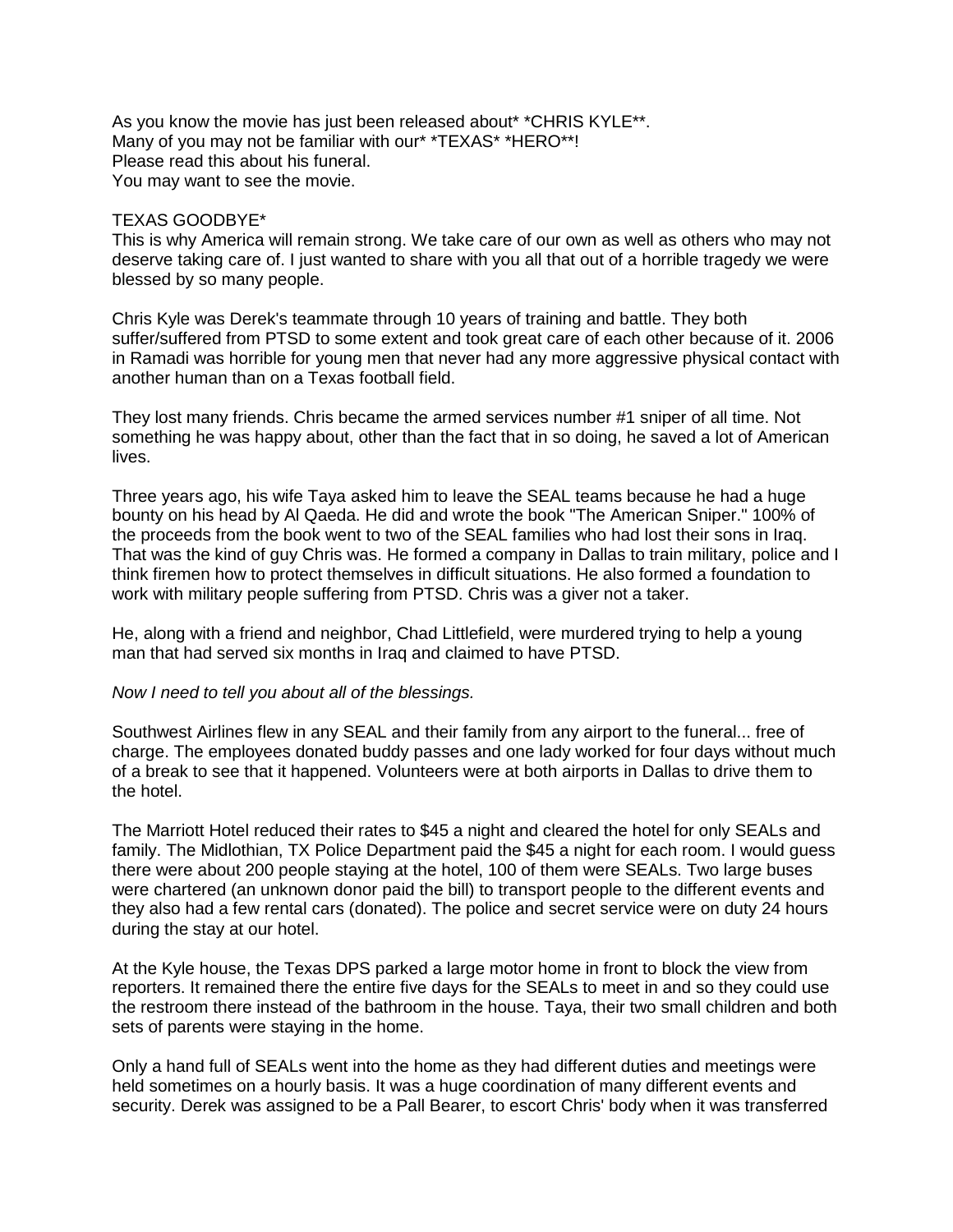from the Midlothian Funeral Home to the Arlington Funeral Home, and to be with Taya. A tough job.

Taya seldom came out of her bedroom. The house was full with people from the church and other family members that would come each day to help. I spent one morning in a bedroom with Chris' mom and the next morning with Chad Littlefield's parents (the other man murdered with Chris). A tough job.

George W Bush and his wife Laura met and talked to everyone on the Seal Team one on one. They went behind closed doors with Taya for quite a while. They had prayer with us all. You can tell when people were sincere and caring .

Nolan Ryan sent his cooking team, a huge grill and lots of steaks, chicken and hamburgers. They set up in the front yard and fed people all day long including the 200 SEALs and their families. The next day a local BBQ restaurant set up a buffet in front of the house and fed all once again. Food was plentiful and all were taken care of. The family's church kept those inside the house well fed.

Jerry Jones, the man everyone loves to hate, was a rock star. He made sure that we all were taken care of. His wife and he were just making sure everyone was taken care of….Class... He donated the use of Cowboy Stadium for the services because so many wanted to attend. The charter buses transported us to the stadium on Monday at 10:30 am. Every car, bus, motorcycle was searched with bomb dogs and police. I am not sure if kooks were making threats trying to make a name for themselves or if so many SEALs in one place was a security risk, I don't know. We willingly obliged. No purses went into the stadium!

We were taken to The Legends room high up and a large buffet was available. That was for about 300 people. We were growing.

A Medal of Honor recipient was there, lots of secret service and police and Sarah Palin and her husband. She looked very nice, this was a very formal military service.

The service started at 1:00 pm and when we were escorted onto the field I was shocked. We heard that about 10,000 people had come to attend also. They were seated in the stadium seats behind us. It was a beautiful and emotional service.

The Bagpipe and drum corps were wonderful and the Texas A&M men's choir stood through the entire service and sang right at the end. We were all in tears.

The next day was the 200-mile procession from Midlothian, TX to Austin for burial. It was a cold, drizzly, windy day, but the people were out. We had dozens of police motorcycles riders, freedom riders, five chartered buses and lots of cars. You had to have a pass to be in the procession and still it was huge. Two helicopters circled the procession with snipers sitting out the side door for protection. It was the longest funeral procession ever in the state of Texas. People were everywhere. The entire route was shut down ahead of us, the people were lined up on the side of the road the entire way. Firemen were down on one knee, police officers were holding their hats over their hearts, children waving flags, veterans saluting as we went by. Every bridge had fire trucks with large flags displayed from their tall ladders, people all along the entire 200 miles were standing in the cold weather. It was so heartwarming. Taya rode in the hearse with Chris' body so Derek rode the route with us. I was so grateful to have that time with him.

The service was at Texas National Cemetery. Very few are buried there and you have to apply to get in. It is like people from the Civil War, Medal of Honor winners, a few from the Alamo and